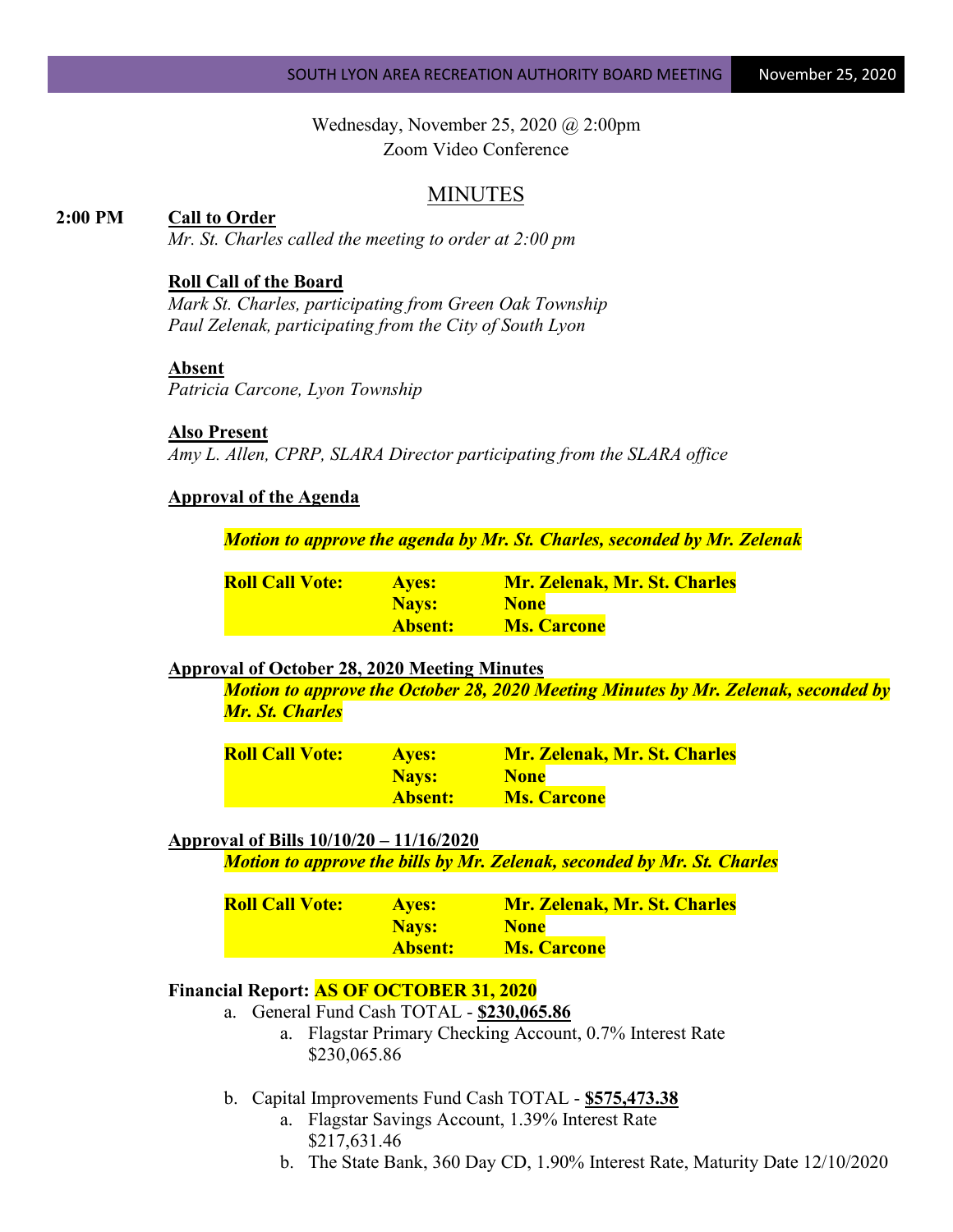## \$357,841.92

**Correspondence** *None*

**Call to the Public** *None*

## **I) Old Business**

## **1. SLARA Office Updates**

## **a. Fall Programming Update**

*Mrs. Allen informed the board that the Women's Volleyball League and youth Learn to Play basketball program were both were postponed due to the 3-week shutdown. If SLARA can open back up these leagues will finish before Christmas, otherwise SLARA will be issuing refunds.*

#### **b. Winter 2021 Brochure Update**

*The winter brochure has been completed and will be posted online on November 30<sup>th</sup>. Registration will open December 7th.*

## **c. Staffing Update**

*The assistant sports manager hours have been cut back to approximately 10 hours a week until programming begins again. She has been assisting with general office duties.*

#### **2. Oakland Together Cares Act Fund Grant Update**

*Mrs. Allen received word from Oakland County that the SLARA grant request was accepted. The grant reimburses funds spent on PPE materials. The total amount that was submitted for reimbursement was \$4,753.86 and this is the amount expected to be received from Oakland County. Funds will be electronically transferred into the SLARA general fund. A time frame has not been given to Mrs. Allen stating when these funds will be transferred but it's expected to be prior to the end of the calendar year.*

#### **II) New Business**

**1. Consider Resolution 20-007, to direct the SLARA Director with the approval of the SLARA Board Treasurer to open a CD with The State Bank or another financial institution from a term of no more than 360 days with funds from The State Bank CD #36985 that matures on 12/10/2020**

**Motion by Mr. St. Charles, second by Mr. Zelenak**

**Resolution 20-007 Resolution to direct the SLARA Director with the approval of the SLARA Board Treasurer to open a CD with The State Bank or another financial institution from a term of no more than 360 days with funds from The State Bank CD #36985 that matures on 12/10/2020**

| <b>Roll Call Vote:</b> | <b>Aves:</b>   | <b>Mr. St. Charles, Mr. Zelenak</b> |
|------------------------|----------------|-------------------------------------|
|                        | Nays:          | <b>None</b>                         |
|                        | <b>Absent:</b> | <b>Ms. Carcone</b>                  |

**2. Board Member Comments**